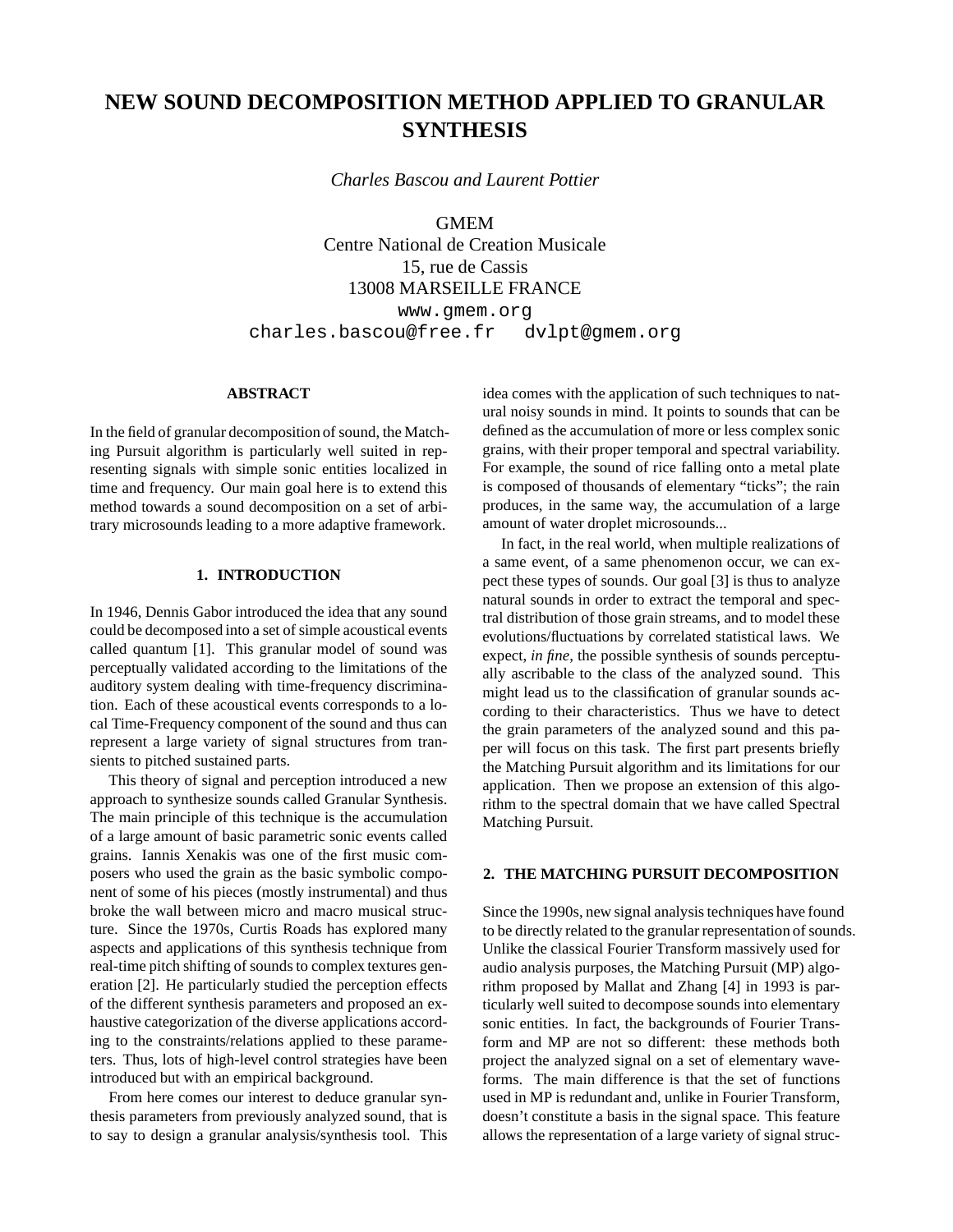tures in a compact manner, i.e. with the smallest set of non-zero coefficients. Indeed, in the Fourier case, a signal well localized in frequency but not in time will have a compact representation. Whereas, a signal well localized in time, like an impulse, will have a non-compact representation, the method characterizing this simple signal structure in a less efficient manner.

The idea of MP is to use an overcomplete dictionary of functions to represent in a compact way a wide range of signal time-frequency behaviors. The traditionally used dictionary is a set of symmetric Gabor atoms indexed by their frequency and duration [4]. Some work has introduced the use of asymmetric functions such as damped sinusoids [5] resolving pre-echo artifacts on transients.

The decomposition process is a greedy algorithm so the quality of the representation, in terms of approximation error, is directly related to the number of iterations of the algorithm. At each step i, it chooses the atom  $g_{m(i)}$  in the dictionary D that best approximates the residue  $r_i[n]$ of the analyzed signal  $x[n]$ . Then, this atom contribution is subtracted from the residue and the same scheme is applied again to the new residue  $r_{i+1}[n]$ . The algorithm stops either when a specific number of atoms has been detected or when the norm of the residue is below a user defined threshold. The algorithm starts with  $r_1[n] = x[n]$ and at each iteration  $i$  it computes :

$$
r_{i+1} = r_i - \langle g_{m(i)}, r_i \rangle g_{m(i)}[n] \tag{1}
$$

The Matching Pursuit, in its basic form, uses the inner product for the correlation calculation between the analyzed signal and the dictionary atoms. More complex distance functions have been introduced in the HRMP algorithm to reduce the pre-echo artifact avoiding creating energy where there was none [6].



**Figure 1**. The representation of a water sound Matching Pursuit decomposition.

Thanks to the *LastWave* software [7], We have successfully tested this method on a variety of complex sounds. It has been found to be particularly well suited for sound *a priori* composed by simple sinusoidal grains, like water sounds. An example of decomposition of this type of sound is represented in figure 1. This figure shows grains according to their Wigner Time-Frequency distribution.

In theory, we can represent any type of granular sound with this method but we have to pay particular attention to keep the inherent granular structure of the natural analyzed signal. Indeed, lots of granular sound classes in the real world are composed of grains with a complex frequency structure. We can cite "scratching" or "cracking" sounds made by the accumulation of thousands of complex microsounds not necessarily deterministic. Those can be decomposed by the algorithm but in breaking the complex inherent grain into a large set of simple atoms. This decomposition behavior is not desired here. The grains have to keep a physical sense and to be directly related with the analyzed signal. We extend the Gabor's sonic quanta theory to an arbitrary set of complex grains. Thus, it leads us to a granular decomposition method onto a set of arbitrary microsounds. The temporal domain signal model, used in MP, shows its limitations in this purpose especially with grains containing a significant stochastic part. From here comes the idea to work in the frequency domain for the decomposition process. For that purpose, we propose in next section to extend the MP algorithm to the spectral domain.

## **3. SPECTRAL MATCHING PURSUIT**

## **3.1. Principle**

The principle of adaptive granular decomposition of the MP is retained. The main idea is, rather than working with the temporal signal, to use its spectrogram for signal/atoms distance calculation. Spectrograms provide an accurate representation of various signal behaviors. With spectral smoothing techniques, we can model non deterministic signals giving an approximation of their spectral power density. This method can be compared to dictionary based spectral form recognition. Moreover, the use of dictionaries offers a great advantage especially because of their adaptivity to a given analyzed signal. Indeed, it gives the user the ability to configure the set of atoms he wants the signal to be represented with. For our application to natural noisy sounds, the dictionary construction is a non-trivial problem. The parameters chosen to characterize atoms must be compatible with the granular synthesis engine. As we will see later, we propose to generate the dictionary by transformations of one or multiple "characteristic atoms" directly picked up from the analyzed signal.

#### **3.2. Algorithm**

Let x be the analyzed signal and  $g_k$  the dictionary atoms. The spectrogram  $|X(t, f)|$  of the signal x, with the reduced frequency  $f = f_{hz}/F_s$ , is defined as :

$$
|X(t,f)| = |\sum_{n=1}^{N-1} w[n]x[t+n]e^{2j\pi fn}|
$$
 (2)

We start from the assumption that  $|X(t, f)|$  can be decomposed as a weighted sum of  $|G_k(t, f)|$ :

$$
|X(t,f)| = \sum_{i=1}^{M} \alpha_i |G_{m(i)}(t,f)| \tag{3}
$$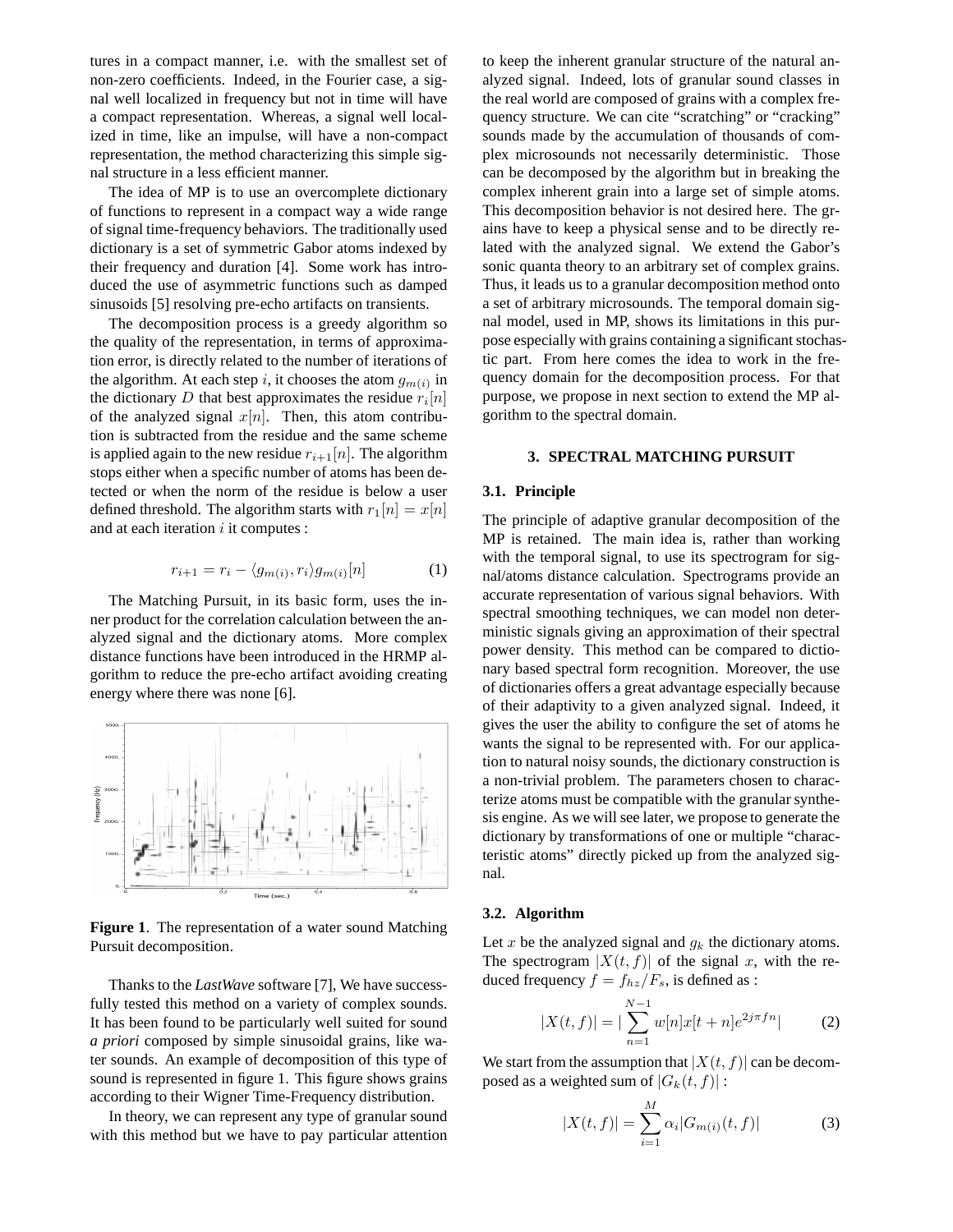We now work with matrices and no longer with temporal vectors. To simplify notations and the method structure, we introduce a vectorial form of the spectrograms  $X[p_{t,f}]$  defined as :

$$
X[p_{t,f}] = |\sum_{n=0}^{N-1} w[n]x[t \times d + n]e^{2j\pi fn}| \qquad (4)
$$

with the index 
$$
p_{t,f} = tN + fN
$$
 (5)

where  $N$  size of the STFT and  $d$  the step size in order to tune their overlap.

At each step  $i$ , the algorithm must choose in the dictionary D the atom  $G_{m(i)}$  which minimizes the two-norm of the residue  $R_{i+1}$  defined by :

$$
R_{i+1} = R_i - \alpha_i G_{m(i)} \tag{6}
$$

with  $m(i)$  the index of the atom chosen at step i. The algorithm starts with  $R_1 = X$ . We have to find  $G_{m(i)}$  as :

$$
G_{m(i)} = \arg\min_{G_m(i) \in D} ||R_{i+1}||^2 \tag{7}
$$

Moreover the orthogonality principle gives :

$$
\langle R_{i+1}, G_{m(i)} \rangle = \langle R_i, G_{m(i)} \rangle - \alpha_i \langle G_{m(i)}, G_{m(i)} \rangle = 0
$$
\n(8)

Hence :

$$
\alpha_i = \frac{\langle R_i, G_{m(i)} \rangle}{\langle G_{m(i)}, G_{m(i)} \rangle} = \langle R_i, G_{m(i)} \rangle \tag{9}
$$

implying the  $G_k$  to be unit-norm. We can deduce the two-norm of the residual signal  $||R_{i+1}||$ :

$$
||R_{i+1}||^2 = ||R_i||^2 - |\alpha_i|^2 \tag{10}
$$

Minimizing  $||R_{i+1}||^2$  implies maximizing  $|\alpha_i|^2$ . We thus have to choose at each step  $i$  the atom which has the greater correlation coefficient  $|\alpha_i| = |\langle R_i, G_{m(i)} \rangle|$ .

# **3.3. Dictionary construction**

The main point here is to keep the dictionary structure related to granular synthesis parameters. The analysis process gives us results as a list of amplitudes, times and indexes of the chosen atoms. In an underlying way, this index thus point to a set of parameter used to create these atoms. The synthesis engine developed at GMEM in the Max/MSP environment currently support sinusoidal grains and buffer based grains (*i.e.* recorded sound granulation ) with the control of their frequency/transposition. Our first experiment to construct the dictionary is thus to pick one or more grains which seem to be the more characteristic in the original signal. These grains are then directly used in the synthesis engine buffers. According to the synthesis features available, we experimented generating the dictionary atoms by transposing the "characteristic grains" on a given scale, thus modifying their pitch, length and spectral envelope. More transformations can be considered but with paying a particular attention to the synthesis capabilities.

## **4. DECOMPOSITION EXAMPLES**

Here is a concrete example of gravel sound decomposition with such techniques. We have especially focused on the hard task of dictionary construction, which greatly influences the analysis results. The spectrogram of this sound is represented in figure 2. It is a quite dense granular sound composed of complex grains, made by rocks knocking against one another.



**Figure 2**. Gravel sound spectrogram from 0 to 10000Hz.

We will give 3 examples of decomposition according to different dictionary construction processes. This step of the method is critical in terms of analysis result reliability and usability. As we saw previously, the main idea in order to adapt the analysis method to the synthesis engine is to take one or more grains in the analyzed signal and to transform them. Here, only transposition in temporal domain has been used.

A very simple first example is to put just one grain, previously picked up from the sound, in the dictionary. The spectrogram of the sound and the atom has been calculated using 4096 as FFT size and 128 as hop size. We have directly specified 1500 as the number of atoms we wanted to represent the signal ( corresponding to 1500 iterations of the algorithm ). The algorithm gives us times of occurrence and amplitude of the detected atoms. The spectrogram of the reconstructed signal is represented in figure 3.



**Figure 3**. Spectrogram from 0 to 10000 Hz of the reconstructed sound with a single atom dictionary.

As expected, the resulting sound is very monotone. Indeed we ignored the spectral variability of the grains in the analyzed signal. However, it provides a good representation of its temporal structure.

To improve the representation of the spectral variability, we constructed, as a second example, a dictionary by transposing the previously chosen "characteristic grain" on a given scale. It has been done by resampling the initial grain, in the temporal domain, by a factor going from 0.5 to 1.5 with a 0.1 step. This scale has been chosen according to an estimation of the spectral variability of the